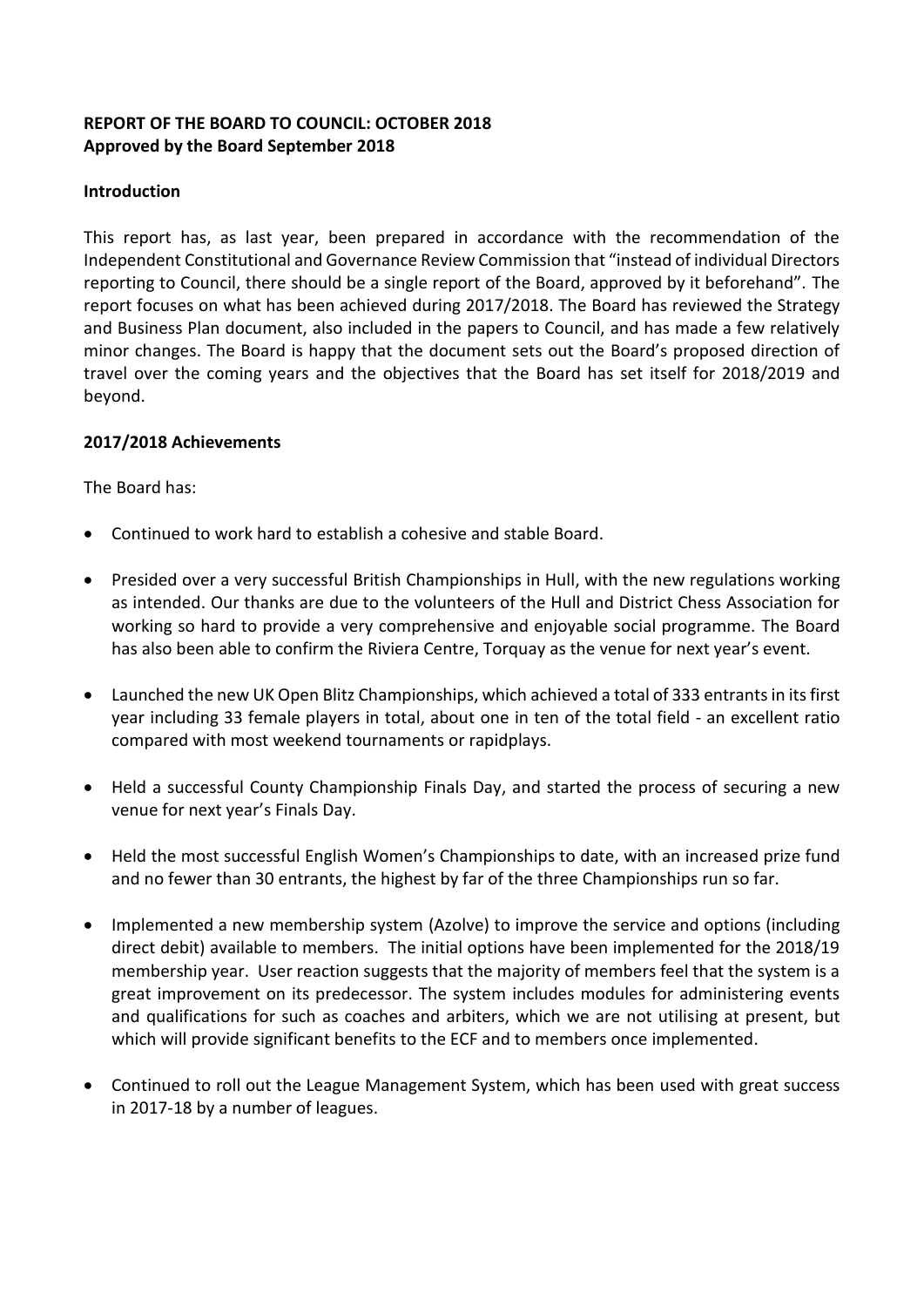- In partnership with the 4NCL, set up a national repository of digital clocks and live transmission boards and sets that can be accessed by non-ECF/4NCL event organisers as well as by ECF and 4NCL events.
- Completed a comprehensive review of the County Championship structure and format, with recommendations for change made to Council. Although Council rejected the substantive recommendations, that does not invalidate the value of the exercise.
- Supported our international efforts in what has been an exceptionally good year for English international chess, with plenty of success for our leading players, as well as a number of norms and titles for our younger players. Highlights include:
	- o We are currently ranked twelfth in the world by FIDE, and six players in the world's top 100, something we have not had for some time.
	- o The England over-50 team came second at the World Senior Championship in Radebeul, with Keith Arkell winning individual gold for his performance on board 5. We should also mention Nigel Povah's superb 7/8 for the over-65 side, as well as the bronze and silver individual medals won by Sheila Jackson and Petra Fink-Nunn respectively for the women's over-60 team.
	- o Luke McShane and Gawain Jones both played at the European Individual, both qualifying for the World Cup. Gawain also made a strong impression at his first ever elite event as he played in the Wijk aan Zee A tournament and had Magnus Carlsen on the ropes. David Howell also enjoyed tournament success and went above 2700 briefly.
	- o Luke McShane claimed the silver medal in the European Blitz Championship in Katowice.
- Continued the development and expansion of the International Programme at the ECF Chess Academy. 25-35% of attendees on the study weekends are female. The Elite programmes were removed in August, but the success of the participants supported in gaining FIDE titles this year is worthy of note.
- Continued the expansion of the National Schools Chess Championships, and increased the number of girls entering the individual and team competitions.
- Supported the Chess Trust in setting up the new Accelerator Programme for our elite junior players.
- Worked with organisations such as UKCC to roll out free first year junior Silver membership. The interface between this process and the implementation of the new membership system has unfortunately not been without its problems, although these should be resolved in the near future.
- Brought the accounts for the ECF and BCF up to date. The past six years' tax affairs, which were outstanding for all entities, have also been brought up to date.
- In accordance with Council's approval, worked with the trustees of the Permanent Invested Fund to donate the PIF No 2 Fund (John Robinson) to the Chess Trust. This fund provides a yearly contribution along with the John Robinson Youth Chess Trust to support the British Chess